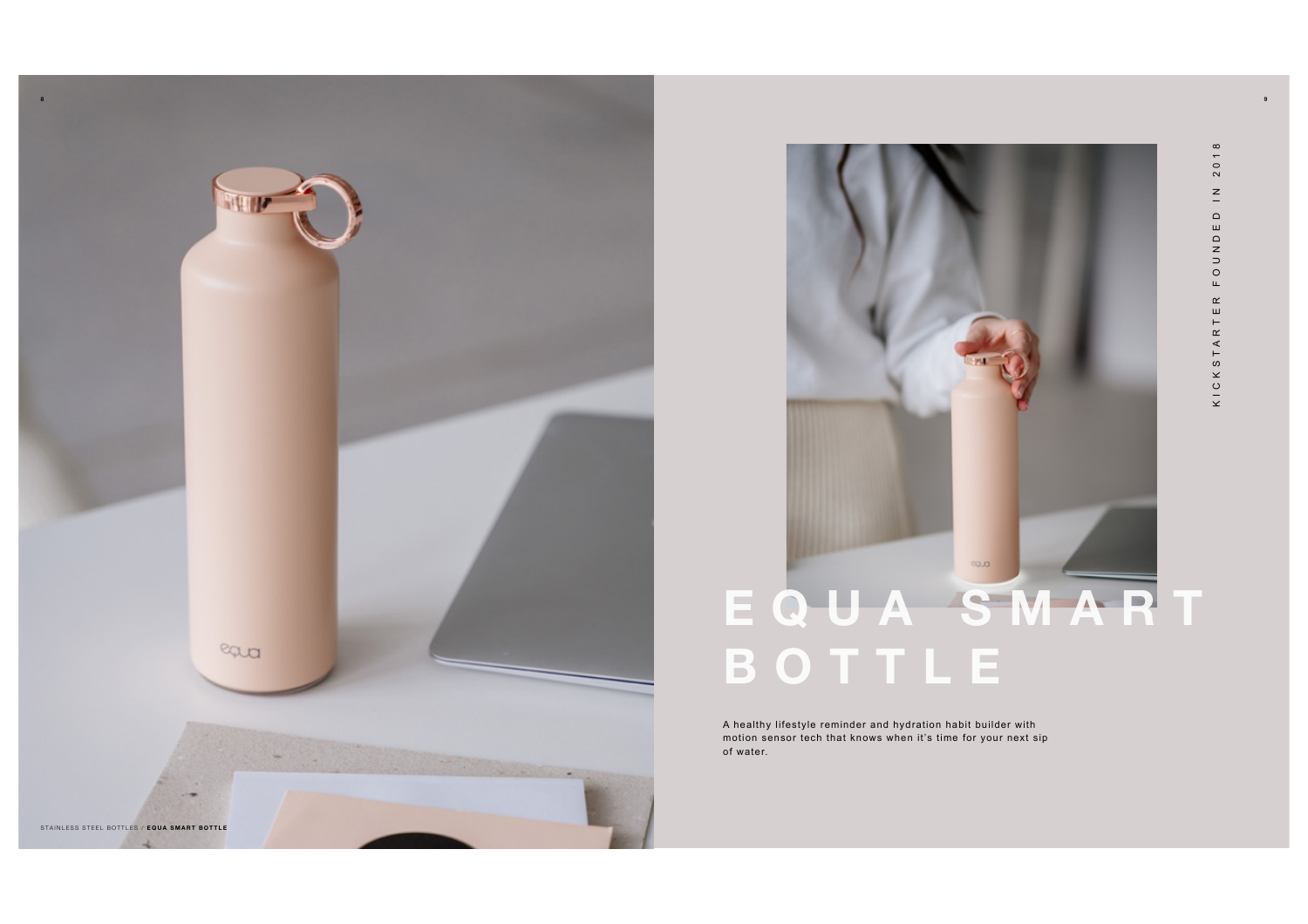



**/ D O U B L E W A L L V A C U U M I N S U L A T E D A N D COPPER PLATED STAINLESS STEEL /MOTION SENSOR TECHNOLOGY**

**/ E Q U A A P P T R A C K S YOUR HYDRATION ROUTINE /680 ml/23oz**



To meet our customers needs and solve one of today's main problems dehydration, we have integrated technology to our newest bottle and created the elegant **EQUA SMART**